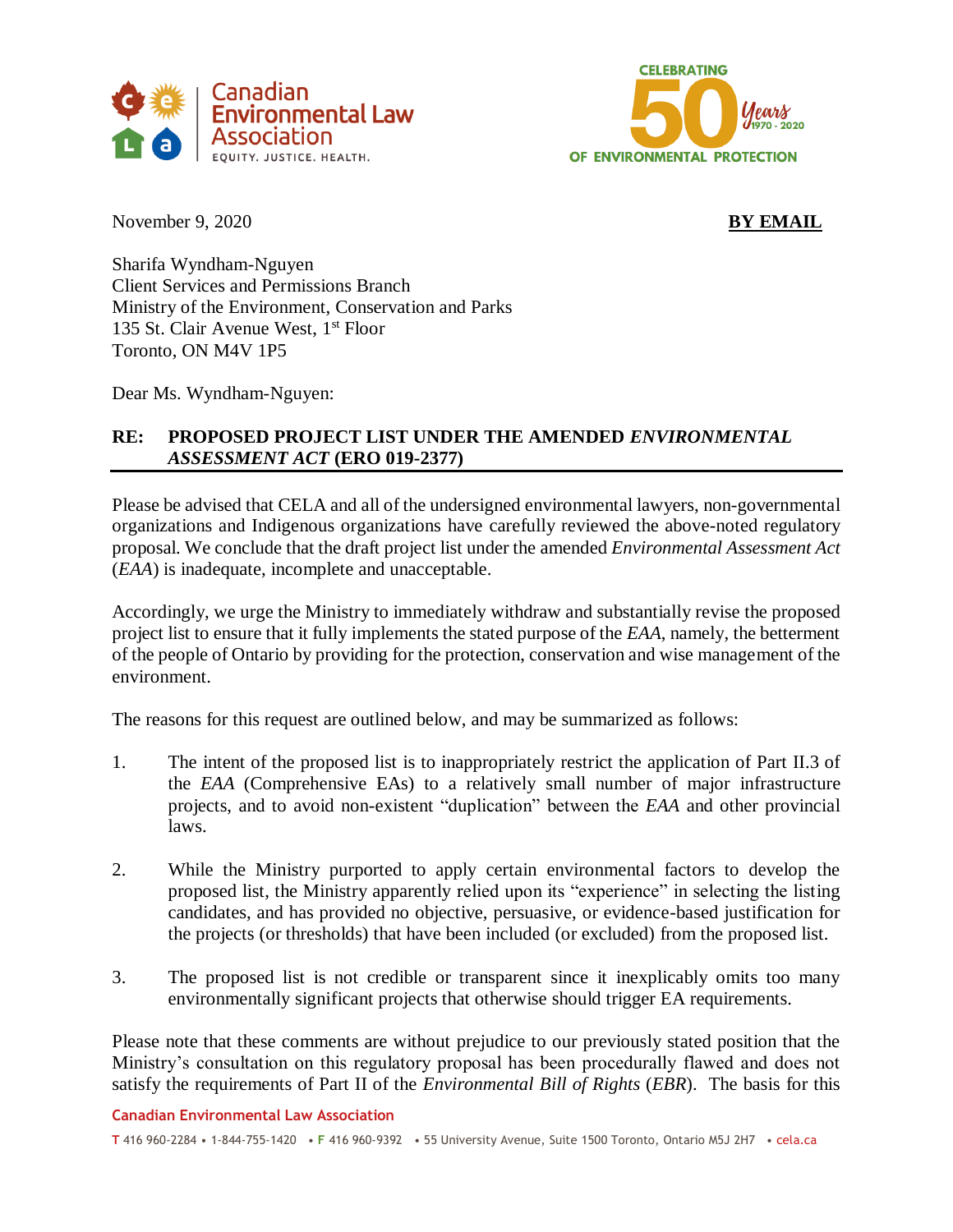position has been described in earlier correspondence sent to you by Ecojustice and CELA on behalf of various environmental groups, and need not be repeated here.

## **1. The Questionable Intent of the Proposed List**

In its public consultation slidedeck used during the October webinars, the Ministry expressly states that the government's intention to confine the new *EAA* list to "projects which demonstrate the potential for the highest degree of environmental impact."<sup>1</sup>

However, we note that this self-imposed policy constraint is neither mentioned nor mandated by the amended *EAA*. Moreover, this questionable attempt to restrict Part II.3 of the *EAA* to the "worst" projects is inconsistent with the broad public interest purpose of the *EAA*, as described above.

In particular, there is nothing in the *EAA*'s purpose that compels Ontario to limit the application of Part II.3 of the *EAA* to a handful of large-scale infrastructure projects. In our view, the province's current approach ignores or overlooks the fact that even small and medium-sized projects can cause significant adverse environmental effects, depending on the location, design and operation of the proposal. Accordingly, we submit that Ontario's project-listing exercise should not be undertaken in a narrow manner that thwarts or frustrates the overarching purpose of the *EAA* by focusing primarily on large projects.

In addition, we note that the Ministry's consultation materials do not precisely define the actual comparator or ranking system that was used to determine which project types satisfied (or did not satisfy) the "highest degree of environmental impact" criterion.

In these circumstances, we submit that there is no air of reality to the Ministry's claims that only the handful of projects on the proposed list have the greatest potential to cause significant adverse environmental effects, having regard for the broad definition of "environment" in the *EAA*. Conversely, no credence can be given to the Ministry's implicit position that all non-listed projects are environmentally benign undertakings that pose low (or no) risk to the environment, human health, or socio-economic and cultural conditions.

Moreover, we note that the Registry notice for this regulatory proposal asserts that the content of the proposed project list was guided by the government's desire to eliminate "duplication with other legislation, policies and processes."<sup>2</sup> However, the Ministry's consultation materials have not identified any actual instances of unnecessary overlap or duplication between the *EAA* and other statutory regimes.

In our view, there is no legislative overlap between the *EAA* and other provincial laws. This important fact has been recognized by the Auditor General of Ontario, who has correctly pointed out that "while many other regulatory approvals for private-sector projects – such as mines, quarries, manufacturing plants and refineries – consider the natural environment, they do not

<sup>1</sup> MECP, *Modernizing the Environmental Assessment Program: Proposed Comprehensive Environmental Assessment Project List* (Stakeholder Engagement Sessions: October 2020), page 4.

<sup>2</sup> Se[e https://ero.ontario.ca/notice/019-2377](https://ero.ontario.ca/notice/019-2377)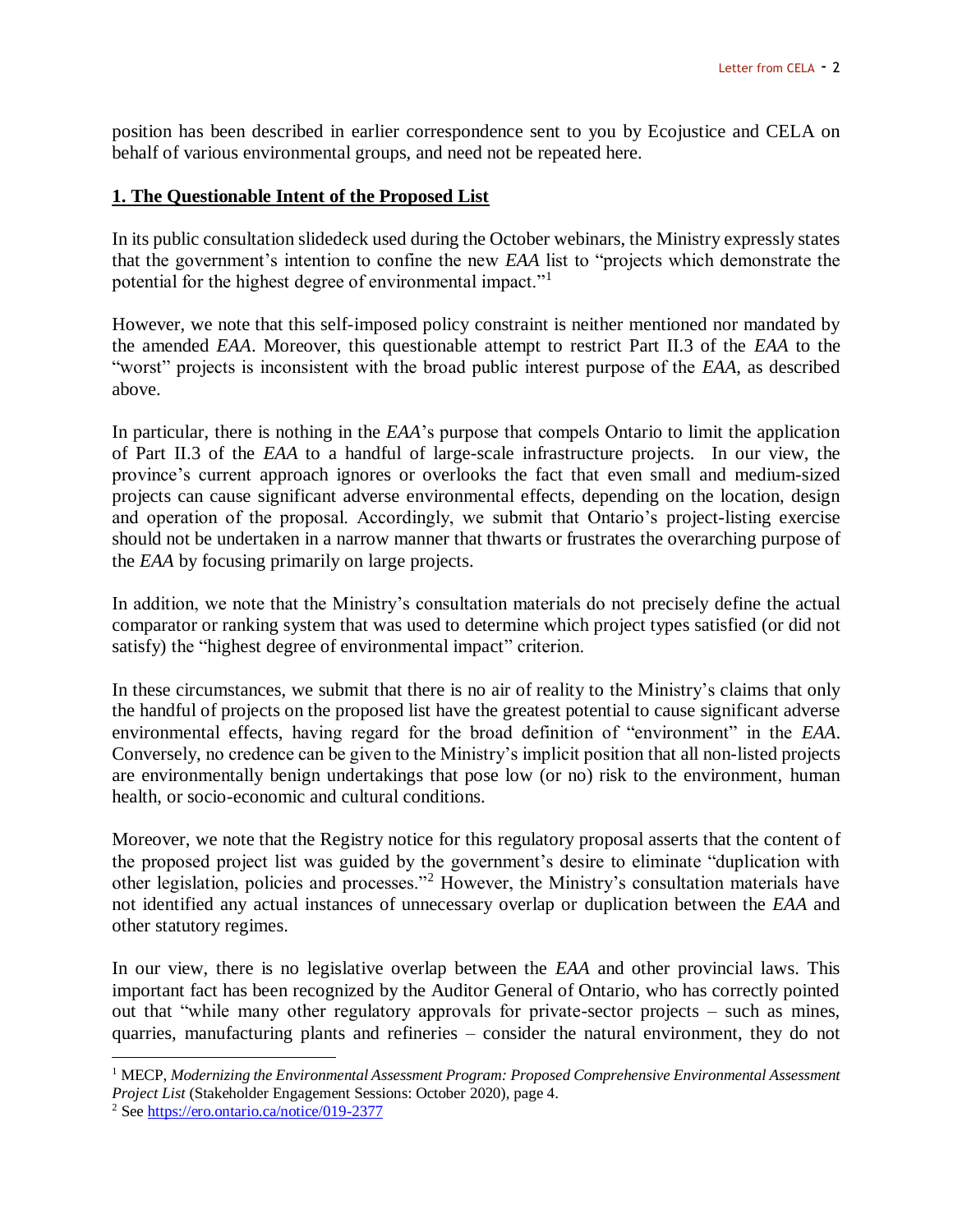include all key elements of an environmental assessment."<sup>3</sup> On this point, we note these kinds of industrial and resource extraction projects are, in fact, caught by EA requirements in several other provinces, but are not found on the proposed *EAA* project list.

Accordingly, we conclude that the Ministry's consultation materials improperly conflate EA processes with regulatory requirements established under other provincial laws. In our view, the Ministry's misguided blurring of these two distinct legislative processes goes a long way in explaining the fundamental inadequacy of the proposed project list.

## **2. Erroneous Application of Environmental Factors to Develop the Proposed List**

The Registry notice suggests that in determining the project categories and thresholds in the proposed list, the Ministry considered a number of factors to determine environmental significance (e.g. the magnitude, duration, frequency and geographic extent of potential impacts).<sup>4</sup>

However, these specific factors do not actually exist in the amended *EAA*, which gives the Ontario Cabinet virtually unfettered discretion under the Act when determining which projects should – or should not – be added to the list.

Similarly, it is unclear to us whether these factors were all given equal weight by the Ministry, or whether some were deemed to be more important than others. In addition, the Ministry's purported application of these factors during the listing exercise was solely based on the government's selfproclaimed "experience," rather than any rigorous and evidence-based scientific or technical review.

In addition, we remain highly concerned that the Ministry's consultation materials do not disclose why each of the proposed project types (or thresholds) on the list meet the above-noted factors, or why other potential candidates (e.g. sewage treatment plants, quarries, fracking, oil/gas refineries, intra-provincial pipelines, forestry operations, pulp mills, smelters, etc.) do not meet the factors and were excluded from the draft project list.

We further note that the Ministry's identified factors do not appear to expressly include climate change considerations (e.g. greenhouse gas emissions), the potential for transboundary impacts in other jurisdictions, the risk of accidents or malfunctions, or the claimed efficacy of mitigation measures used by proponents.

In any event, since the evidentiary basis for applying the Ministry's factors has not been publicly disclosed, we conclude that the proposed categories/thresholds simply reflect the value judgments or subjective views of the provincial officials who drafted the project list proposal under the *EAA*.

In our view, the Ministry's closed-door deliberation (and reliance upon its professed "experience") is not transparent or persuasive, and the resulting project list proposal has not been accompanied by any compelling evidence or analysis to justify the proposed categories/thresholds.

<sup>&</sup>lt;sup>3</sup> Se[e https://www.auditor.on.ca/en/content/annualreports/arreports/en16/v1\\_306en16.pdf](https://www.auditor.on.ca/en/content/annualreports/arreports/en16/v1_306en16.pdf)

<sup>4</sup> Se[e https://ero.ontario.ca/notice/019-2377](https://ero.ontario.ca/notice/019-2377)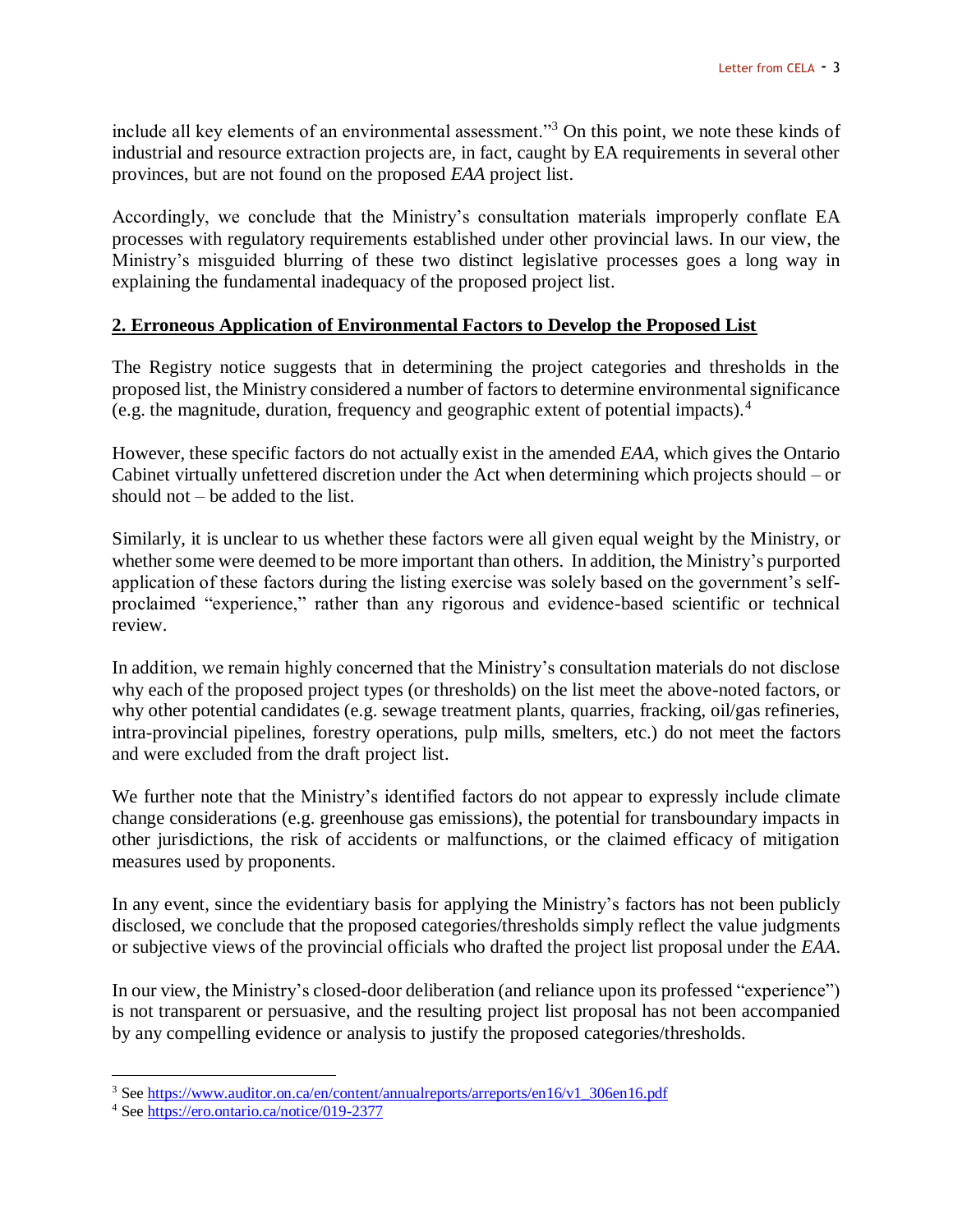At the same time, we must point out that the Ministry's Statement of Environmental Values (SEV) under the *EBR* contains a number of relevant principles and commitments (e.g. precautionary, science-based approach; cumulative effects analysis; ecosystem approach, etc.) that the Ministry is supposed to consider when developing new regulatory proposals. However, the SEV is not discussed or even mentioned in the Registry notice or the Ministry's consultation materials. Similarly, there is no evidence demonstrating that the SEV principles were duly taken into account when the proposed project list was being developed by the Ministry.

In summary, we conclude that the Ministry's environmental factors have not been applied in a robust, traceable and objective manner. In our view, the Ministry's superficial approach likely explains why mines have not been clearly proposed at the outset for inclusion on the *EAA* project list. Instead, the Ministry's consultation materials contain no firm commitment to designate certain types of mines (or production thresholds) under Part II.3 of the *EAA*. In short, the Ministry merely invites public input on the long overdue need to extend the *EAA* to the mining sector in this province. Our additional comments about mines and other excluded projects are set out below.

#### **3. Unjustifiable Exclusion of Environmentally Significant Projects from the Proposed List**

#### (i) Improper Exclusion of Governmental Plans and Programs

The amended *EAA* now includes a new definition of "project":

 $\overline{a}$ 

"project" means one or more enterprises or activities or a proposal, plan or program in respect of an enterprise or activity (emphasis added).

However, no "proposals, plans or programs" have been included in the proposed project list. Instead, only a relatively small number of physical works or activities have been tentatively prescribed on the draft list as "projects" for the purposes of Part II.3 of the *EAA*.

On this point, the Registry notice claims that the former Act's automatic inclusion of governmental plans under the *EAA* resulted in the so-called "need" to exempt such plans from EA coverage. A similar claim is made in the MECP's consultation materials.<sup>5</sup>

In response, we submit that there is no compelling "need" to exempt environmentally significant public sector plans (i.e. long-term energy plans, climate change plans, provincial land use plans, etc.) from the *EAA*. Instead, these contentious *EAA* exemptions were primarily made for reasons of political expediency, and they simply reflect policy choices made by the Ontario government rather than any binding legal or jurisdictional constraints.

In our view, the proposed project list's deliberate omission of environmentally significant proposals, plans or programs does not constitute "EA modernization." To the contrary, it is a significant rollback that substantially narrows (if not undermines) the application, value and utility of the *EAA*. More importantly, this exclusion is inconsistent with the widely held consensus among

<sup>5</sup> MECP, *Modernizing the Environmental Assessment Program: Proposed Comprehensive Environmental Assessment Project List* (Stakeholder Engagement Sessions: October 2020), page 8.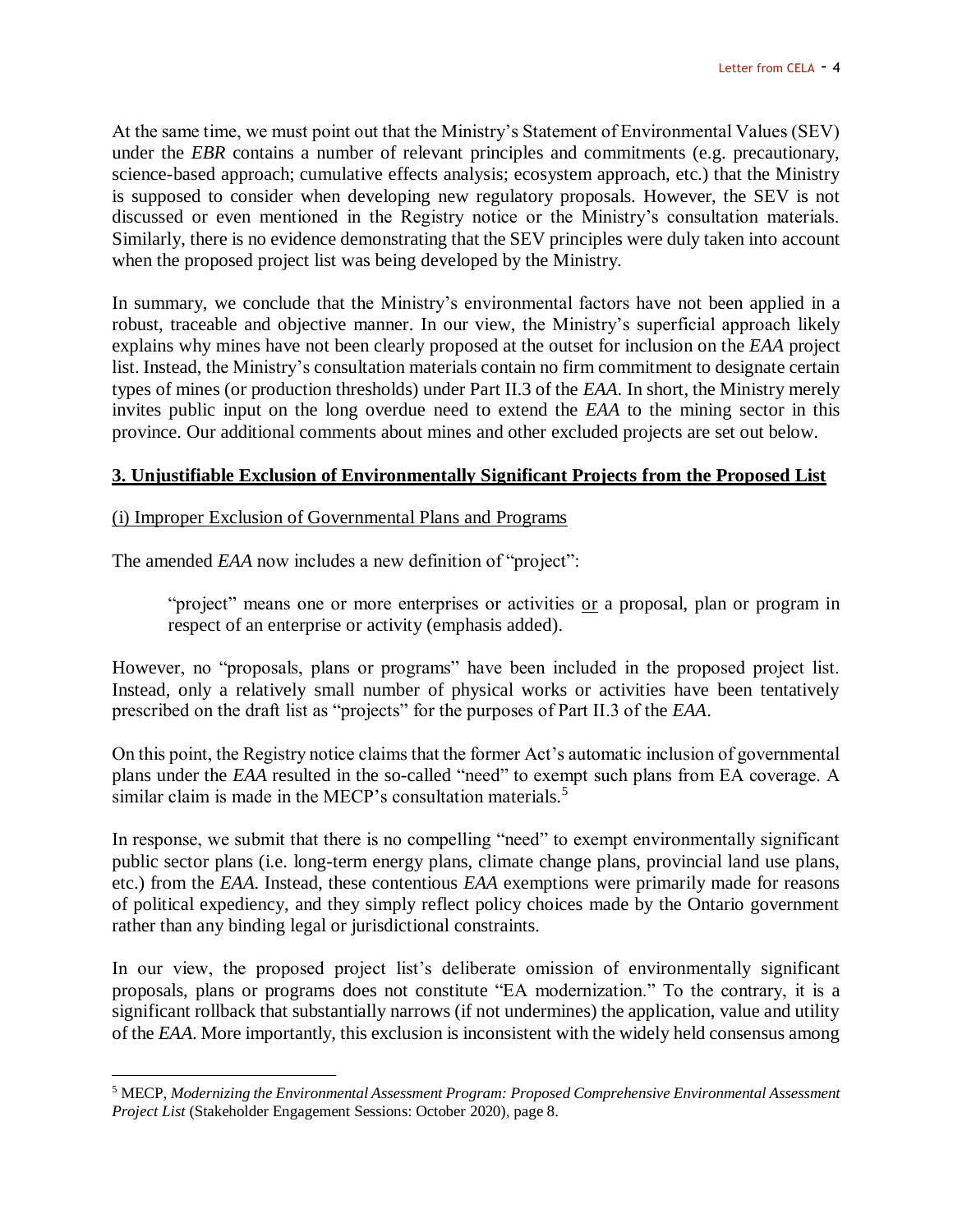EA practitioners that higher-order governmental plans and programs which drive individual projects at the local level should themselves be subject to EA requirements.

For example, the Auditor General of Ontario has noted that "the impact of government plans and programs can have a broader and longer-term impact compared to individual projects, and therefore warrant a thorough assessment beyond that which is possible for individual projects."<sup>6</sup> The Auditor General's report further stated:

Best practices highlight the need to carry out environmental assessments of government plans and programs. The International Association for Impact Assessment – a leading organization in best practices related to environmental assessments – calls for strategic assessments of energy plans, transportation plans, urban expansion plans, climate change strategies, and "actions that will affect large numbers of people."<sup>7</sup>

Accordingly, we conclude that if the Ministry is truly committed to applying Part II.3 of the *EAA* to the most environmentally significant undertakings that affect the greatest number of people, then governmental plans and programs should be at the top of the proposed project list, not omitted entirely.

## (ii) Arbitrary Basis for Designated Projects and Prescribed Thresholds

We are also concerned about the arbitrary – and stale-dated – thresholds used to delineate the size, scale or capacity of the infrastructure projects that may be designated under Part II.3 of the *EAA.*

For example, the proposed project list simply brings forward several types of electricity infrastructure projects that have been traditionally subject to *EAA* requirements. At the same time, the Ministry is claiming that it is maintaining the "existing thresholds" for such projects (e.g. new 115 to 500 kilovolt transmission lines longer than 50 km; new transmission lines carrying greater than 500 kilovolts and longer than 2 km; etc.).

In response, we note that the Ministry's consultation materials do not include any empirical evidence that justifies these thresholds or explains how these were derived. We further note that these thresholds were first established almost 20 years ago when the Electricity Projects Regulation<sup>8</sup> was first made under the *EAA*. However, the Ministry's consultation materials contain no information or analysis indicating that these decades-old thresholds are still valid and should be left intact.

In addition, we are concerned about the short list of waste management projects that are proposed for inclusion on the designated projects list under the *EAA*. In particular, the Ministry is again suggesting that it is maintaining the application of Part II.3 of the *EAA* to large-scale waste disposal facilities (e.g. landfills, certain thermal treatment sites, etc.), and to utilize the same thresholds or triggers for such projects (e.g. landfills with total waste disposal volume greater than 100,000 cubic metres).

<sup>6</sup> Se[e https://www.auditor.on.ca/en/content/annualreports/arreports/en16/v1\\_306en16.pdf](https://www.auditor.on.ca/en/content/annualreports/arreports/en16/v1_306en16.pdf)

<sup>7</sup> *Ibid*.

<sup>8</sup> O.Reg. 116/01.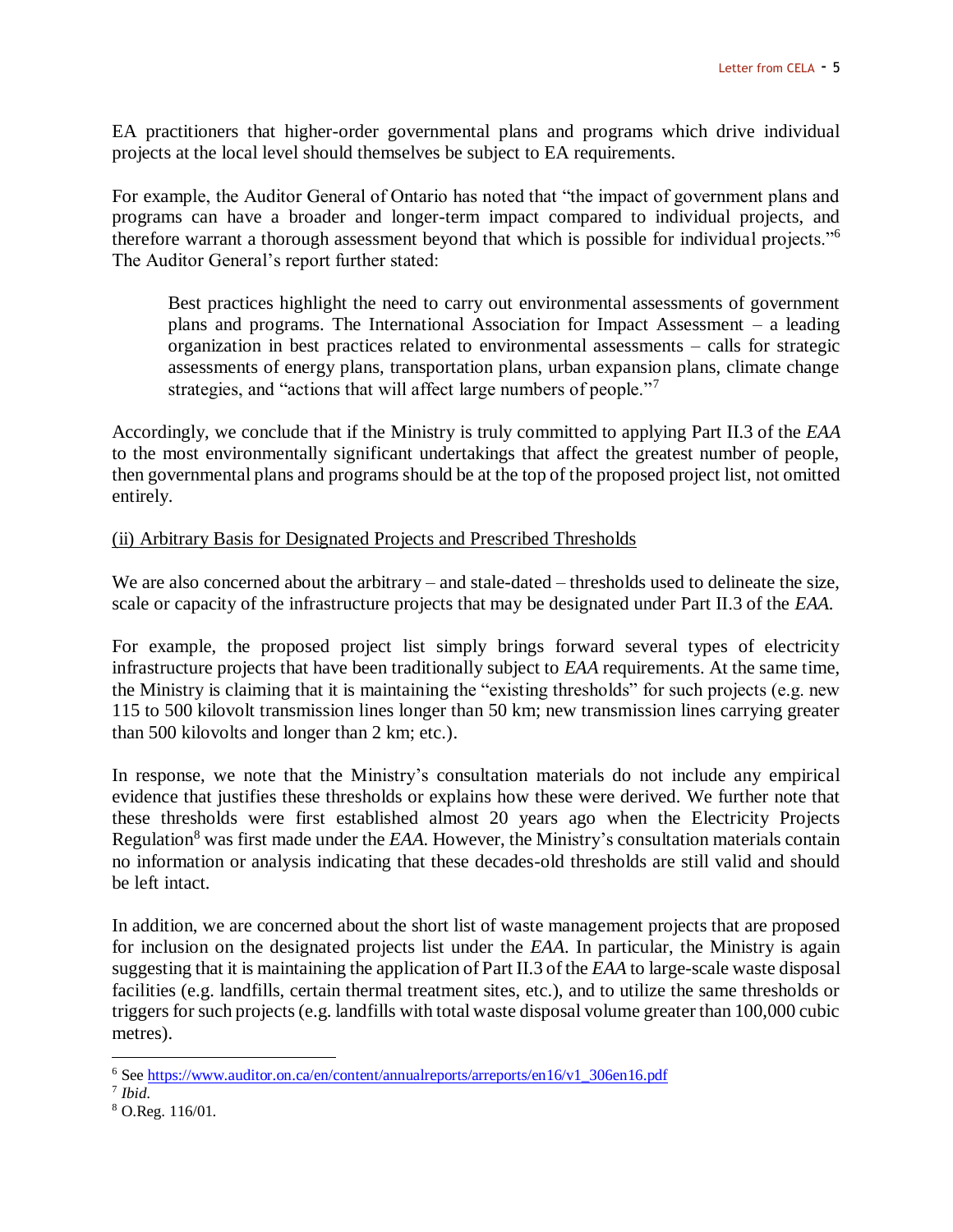Again, we submit that the capacity-based thresholds *per se* – which were developed over 13 years ago when the Waste Management Projects Regulation<sup>9</sup> was first issued – have little or no bearing on a waste facility's potential to create adverse effects, which typically depend more on the proposed location, design and operation. Similarly, we find that the waste thresholds are unduly convoluted and difficult to interpret. Finally, we submit that the proposed project list must clearly designate all forms of thermal treatment (including all energy-from-waste facilities) in light of their environmental and human health significance.

In relation to transportation projects, the Ministry is proposing to only apply Part II.3 of the *EAA* to intra-provincial railways greater than 50 km, and to new/extended provincial freeways or municipal expressways that are greater than 75 km. No environmental rationale or evidence has been offered to justify either of these linear thresholds, although the Ministry's consultation materials state that both the 50 and 75 km distances are intended to "align" the *EAA* with the federal *Impact Assessment Act*. However, the Ministry has not provided any cogent evidence demonstrating that only 75+ km roadways and 50+ km railways have the potential to produce significant adverse environmental effects in Ontario.

The Ministry's proposed project list also suggests that "major flood, erosion control and associated conservation projects" will be subject to Part II.3 of the *EAA*. In principle, this appears to be a step in the right direction, except that the Ministry has failed to define the term "major" and has only proposed some vague "criteria" that may (or may not) be used to identify such major projects in the future. We further note that this category appears to be limited to just those projects "that facilitate or anticipate development." Accordingly, we submit that there is an alarming lack of clarity, predictability or certainty about which conservation projects are – or are not – caught by this proposed category.

Surprisingly, the Ministry has not actually specified any particular types (or sizes) of mines that will be included on the project list and made subject to the requirements of Part II.3 of the *EAA*. However, as noted above, the Ministry is simply soliciting public input on whether mines should be subject to the *EAA* at all, and if so, which mines should be designated. On this point, CELA and other non-governmental organizations<sup>10</sup> have long supported the long-overdue application of the *EAA* to the mining sector in Ontario.

This view has also been expressed by other commentators, including the Auditor General of Ontario, whose 2015 annual report<sup>11</sup> observed that "Ontario is the only province in Canada that does not require a provincial environmental assessment to be performed for mining projects."

Assuming that mining projects may now be designated under the *EAA*, we caution the province against simply adopting the numerical mining thresholds prescribed under the federal project list. This is particularly true since the *Impact Assessment Act* thresholds were designed to capture mining projects that may impact areas of federal jurisdiction (e.g. fish, migratory birds, aquatic species at risk, etc.). Therefore, it is open to Ontario to prescribe lower production thresholds that designate a wider range of mining projects (and ancillary infrastructure or activities) that may

<sup>9</sup> O.Reg. 101/07.

<sup>10</sup> See<https://cela.ca/need-for-environmental-assessment-reform-for-ontario/>

<sup>&</sup>lt;sup>11</sup> See<https://www.auditor.on.ca/en/content/annualreports/arreports/en15/3.11en15.pdf>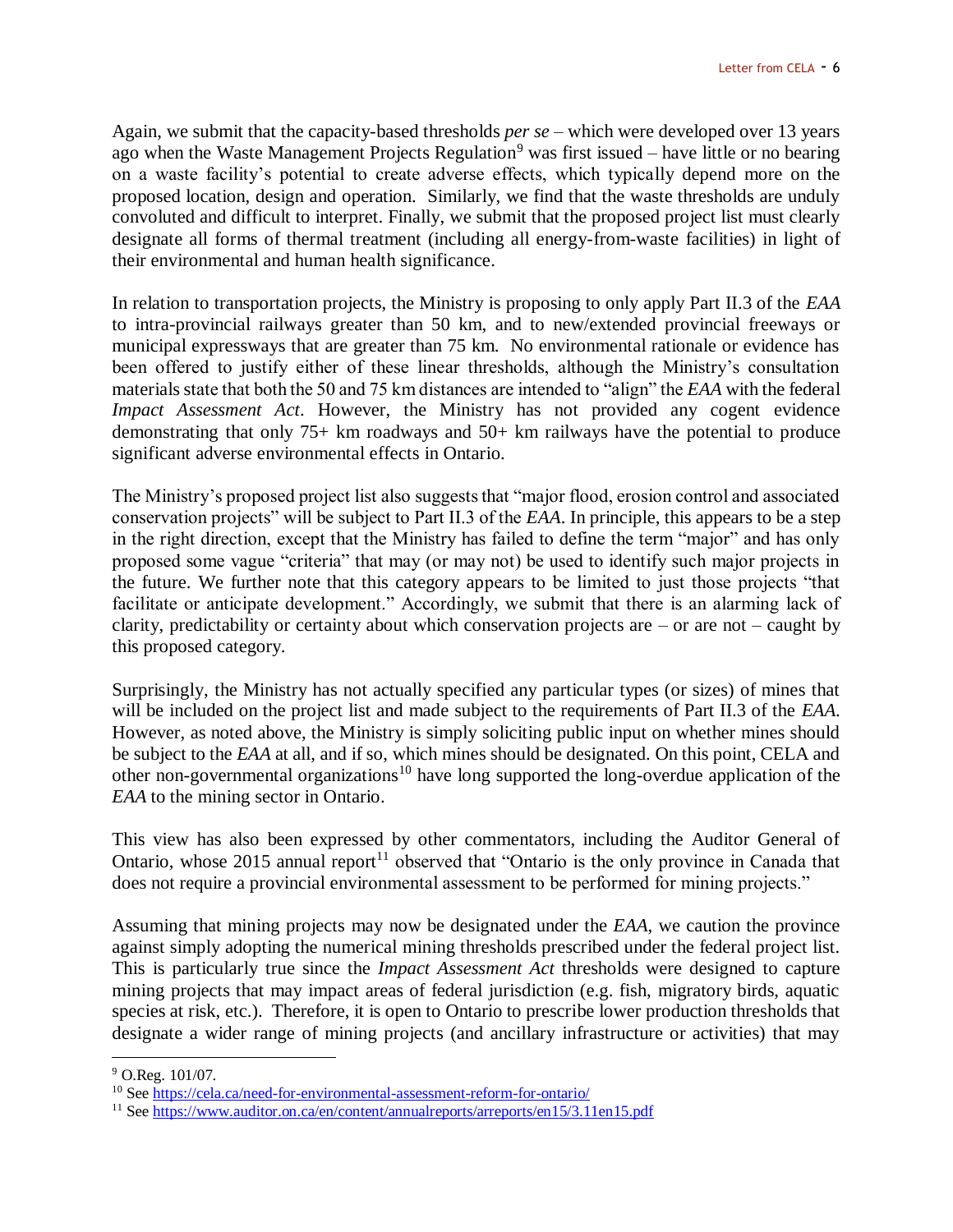affect areas of provincial interest (e.g. natural resources within the province, property and civil rights, etc.). \*\*\*

For the foregoing reasons, CELA and the undersigned organizations recommend that the Ministry should immediately withdraw and substantially revise its proposed project list to not only include a broader range of project types under Part II.3 of the *EAA*, but also to ensure that environmentally significant proposals, plans and programs are also designated on the list.

In our view, this re-consideration process should involve meaningful public participation (not just another one-hour webinar or sparse discussion paper), and must be accompanied by the public release of the actual text of the draft *EAA* regulation being considered by the Ministry.

We trust that these comments will be taken into account and acted upon by the Ministry as it ponders its next steps regarding the proposed project list.

Yours truly,

**CANADIAN ENVIRONMENTAL LAW ASSOCIATION**  $R\neq$ 

Richard D. Lindgren Counsel

cc. Mr. Jerry DeMarco, Commissioner of the Environment/Assistant Auditor General EA Modernization Team, MECP

| Anastasia M Lintner, PhD, LLB<br>Principal<br><b>Lintner Law</b>                                   | Andrew McCammon<br><b>Executive Director</b><br><b>Ontario Headwaters</b><br>Institute                                | Angela Bischoff<br>Director<br>Ontario Clean Air Alliance                        |
|----------------------------------------------------------------------------------------------------|-----------------------------------------------------------------------------------------------------------------------|----------------------------------------------------------------------------------|
| Anna Baggio<br><b>Conservation Director</b><br>Wildlands League                                    | <b>Annette Gibbons</b><br><b>Committee Member</b><br><b>Biodiversity and Climate</b><br>Action Committee -<br>Niagara | Arlene Slocombe<br><b>Executive Director</b><br><b>Wellington Water Watchers</b> |
| Bryan Smith<br>Chair<br>The Oxford Coalition for Social<br>Justice                                 | Bryan Smith<br>President<br><b>Gravel Watch Ontario</b>                                                               | Carol Steuri<br><b>Executive Director</b><br><b>Green Communities</b><br>Canada  |
| <b>Cassie Barker</b><br><b>Executive Director</b><br>Women's Healthy Environment<br><b>Network</b> | <b>Charles Hookimaw</b><br>Director of Lands and<br>Resources<br><b>Attawapiskat First Nation</b>                     | <b>Cheryl Connors</b><br>President<br>Palgrave Residents<br>Association          |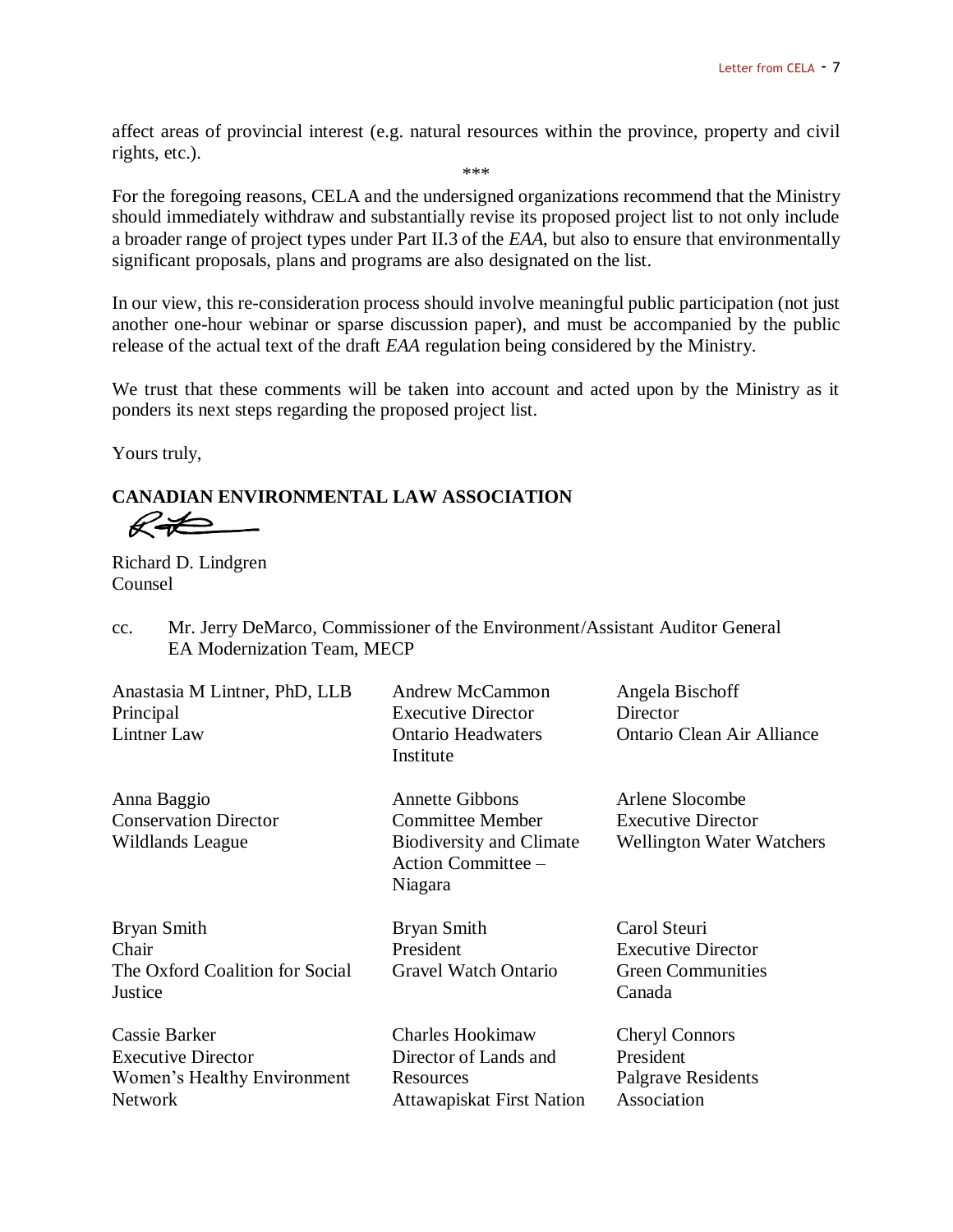Clyde Robinson Brennain Lloyd Gloria March Lead Steward Project Coordinator Executive Director Stewards Alliance

Hilary Chambers Ian Munro Jamie Kneen Director Chair Co-Manager Ontario Wildlands Conservancy Concerned Citizens MiningWatch Canada

Jan Leroux Janet McKay Jeff Whan Manager – Lands, Estates  $\&$  Executive Director Communications Membership Local Enhancement and Chair Algonquins of Pikwakanagan First Appreciation of Forests Concerned Citizens Nation Committee of Tyendinaga

Joan Kuyek John Bossons John Jackson Co-Chair Co-Chair Coordinator Ontarians for Just, Accountable Midtown Ravine Group Citizens' Network on Waste Mineral Strategy Management

Judith Grant Tudy Mabee The Keith Sayers Director President Lands and Resources Federation of Tiny Township Belfountain Community Manager Shoreline Associations **Organization** Mississauga First Nation

Kerrie Blaise Laura Hamilton Lawrence Gunther Legal Counsel Founding Member Director Kerrie Blaise Professional Divest Waterloo Blue Fish Canada Corporation

Liz Benneian Margaret Casey Margaret Prophet Executive Director Chair External Affairs Executive Director Ontariogreen Conservation Lake of Bays Heritage Simcoe County Greenbelt Association Foundation Coalition

Megan Myles Peter Krats Peter Miasek Councillor President President Municipality of Northern Bruce Ingersoll District Nature Transport Action Ontario Peninsula Club

Committee of Tyendinaga and Environs

Lenka Holubec Linda Heron Lino Grima Member Chair Campaign Lead ProtectNatureTO Ontario Rivers Alliance Sierra Club Ontario

Ashbridge's Bay Nature Northwatch York Region Environmental

and Environs